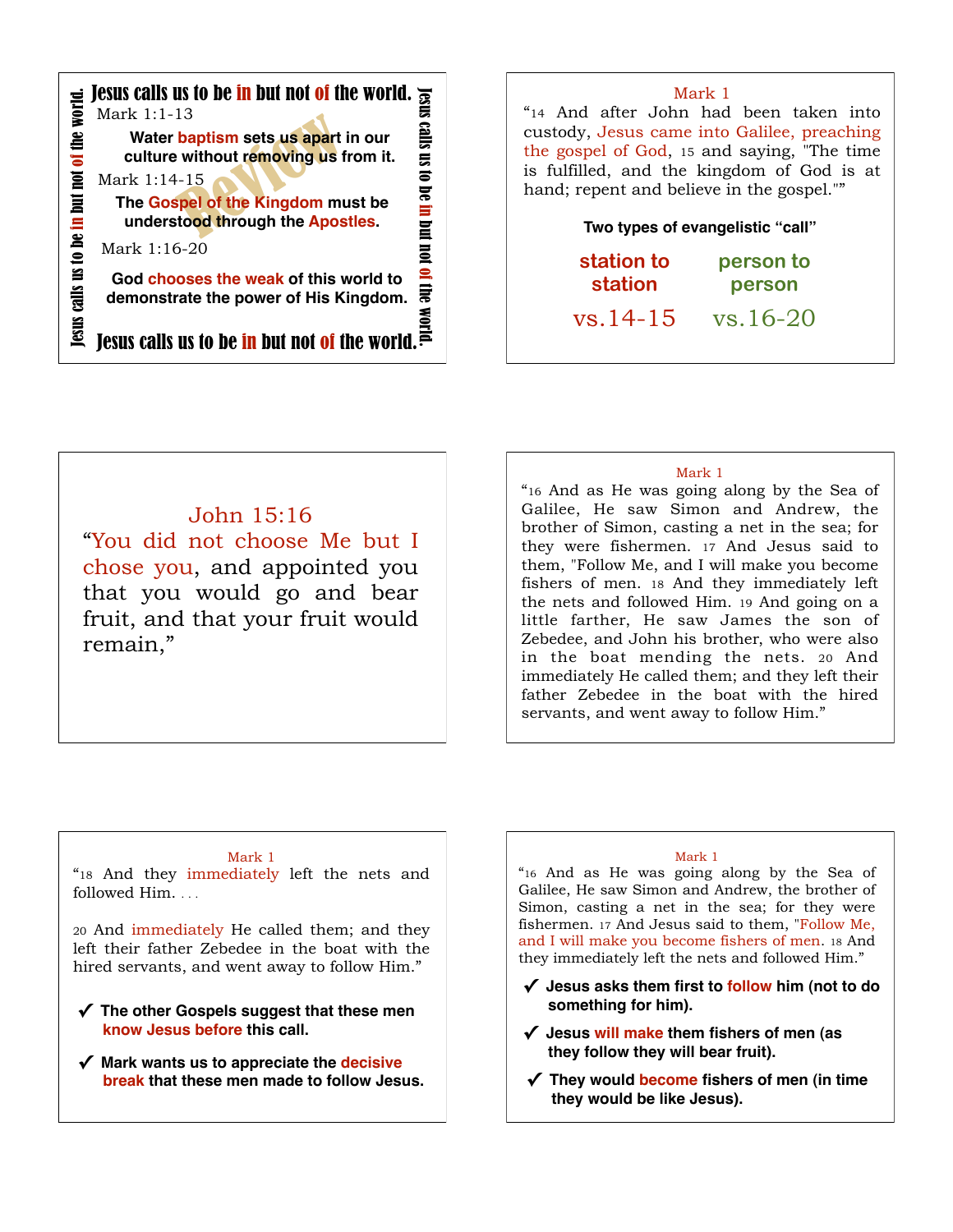#### Mark 1

"19 And going on a little farther, He saw James the son of Zebedee, and John his brother, who were also in the boat mending the nets. 20 And immediately He called them; and they left their father Zebedee in the boat with the hired servants, and went away to follow Him."

- **✓ Jesus challenges these men to leave the two area that offer the closest ties to this life (vocation and family).**
- **✓ Their vocation became an avocation (they did not stop fishing), their spiritual family took precedent over their biological family.**

## **Example #1**

**of Jesus being IN but not OF the world.**

**Look at the kind of people he "hand picks" to do his work. ✓ the cultural elite?**

**✓ the socially connected?** 

# **✓ the professionally trained?**

#### 1 Corinthians 1

"26 For consider your calling, brethren, that there were not many wise according to the flesh, not many mighty, not many noble; 27 but God has chosen the foolish things of the world to shame the wise, and God has chosen the weak things of the world to shame the things which are strong, 28 and the base things of the world and the despised, God has chosen, the things that are not, that He might nullify the things that are, 29 that no man should boast before God<sup>"</sup>

## 2 Corinthians 12

"8 Concerning this (**thorn in the flesh**) I entreated the Lord three times that it might depart from me. 9 And He has said to me, "My grace is sufficient for you, for power is perfected in weakness." Most gladly, therefore, I will rather boast about my weaknesses, that the power of Christ may dwell in me. 10 Therefore I am well content with weaknesses, with insults, with distresses, with persecutions, with difficulties, for Christ's sake; for when I am weak, then I am strong."

## **Example #2**

**of Jesus being IN but not OF the world.**

**Look at the kind of ministry he calls them (us) to. ✓ reform the culture? ✓ follow the numbers?** 

**✓ use the world's power?**

# Matthew 28

"19 Go therefore and make disciples of all the nations, baptizing them in the name of the Father and the Son and the Holy Spirit, 20 teaching them to observe all that I commanded you; and lo, I am with you always, even to the end of the age."